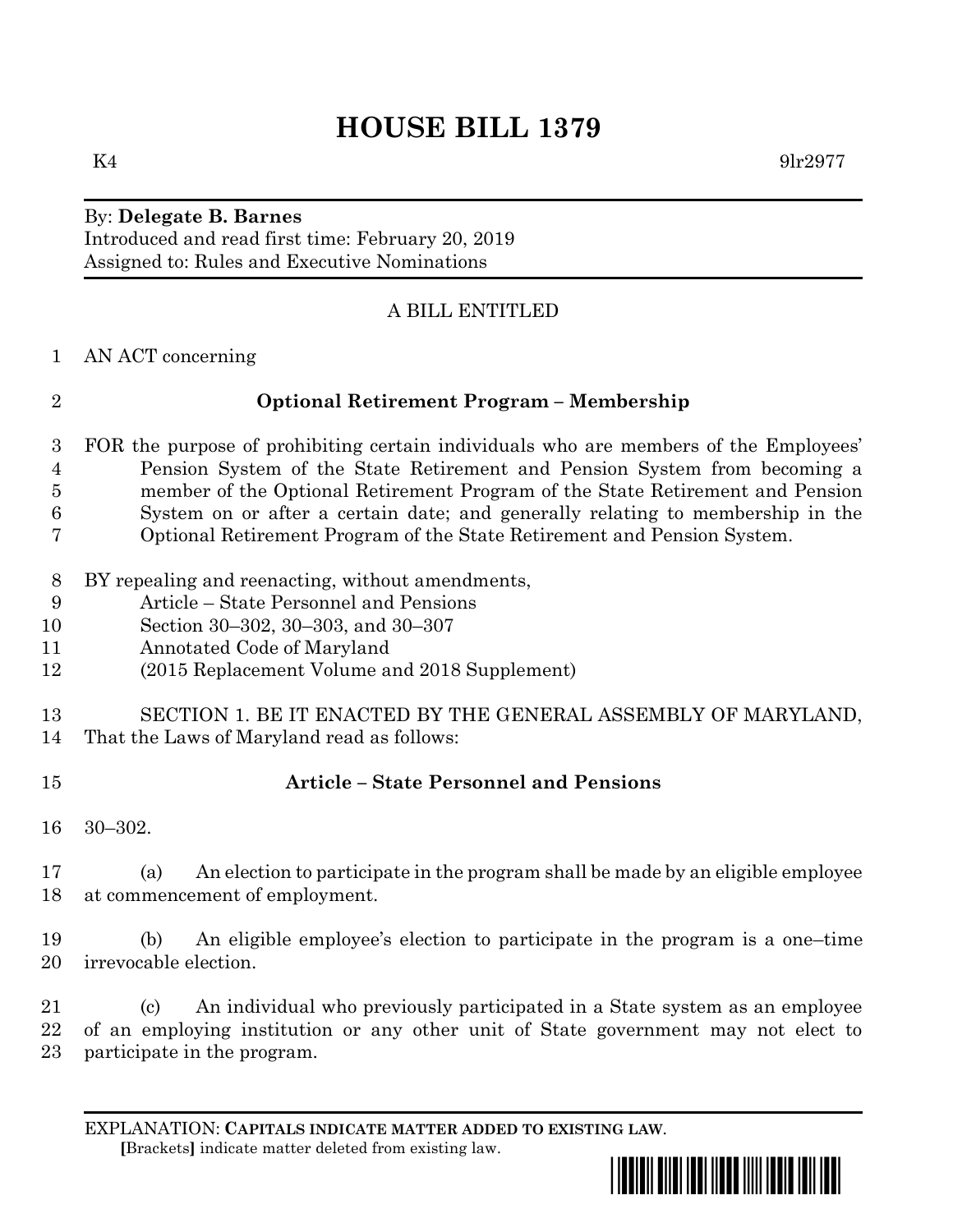|                          | $\overline{2}$                          | <b>HOUSE BILL 1379</b>                                                                                                                                                                                                                                                                                                                           |
|--------------------------|-----------------------------------------|--------------------------------------------------------------------------------------------------------------------------------------------------------------------------------------------------------------------------------------------------------------------------------------------------------------------------------------------------|
| 1                        | $30 - 303.$                             |                                                                                                                                                                                                                                                                                                                                                  |
| $\overline{2}$           | (a)                                     | An eligible employee shall elect to:                                                                                                                                                                                                                                                                                                             |
| $\boldsymbol{3}$<br>4    |                                         | join a pension or retirement system in accordance with the provisions<br>(1)<br>of this Division II applicable to that system; or                                                                                                                                                                                                                |
| $\overline{5}$           |                                         | (2)<br>participate in the program.                                                                                                                                                                                                                                                                                                               |
| 6                        | (b)                                     | An eligible employee shall:                                                                                                                                                                                                                                                                                                                      |
| 7                        |                                         | make an election under this section in writing; and<br>(1)                                                                                                                                                                                                                                                                                       |
| 8<br>9                   |                                         | (2)<br>file the election with the Board of Trustees and the employing<br>institution at commencement of employment.                                                                                                                                                                                                                              |
| 10<br>11                 | $\left( \mathrm{c}\right)$<br>election. | An eligible employee's election under this section is a one-time, irrevocable                                                                                                                                                                                                                                                                    |
| 12<br>13                 | (d)<br>employment.                      | The effective date of the election shall be the day of commencement of                                                                                                                                                                                                                                                                           |
| 14                       | $30 - 307.$                             |                                                                                                                                                                                                                                                                                                                                                  |
| 15<br>16                 | (a)                                     | This subsection applies to an election to participate in the program<br>(1)<br>made on or before June 30, 2017.                                                                                                                                                                                                                                  |
| 17<br>18<br>19<br>20     | election.                               | Except as otherwise provided in this section, an election to participate<br>(2)<br>in the program is a waiver of all rights and benefits provided by the retirement or pension<br>system in which the participating employee was a member on the effective date of the                                                                           |
| 21<br>22<br>23<br>24     |                                         | For the purpose of determining eligibility for immediate vested rights<br>(3)<br>or benefits in a retirement system or pension system, an eligible employee who is a member<br>of that State system when the employee elects to participate in the program is deemed to<br>have separated from employment on the effective date of the election. |
| 25<br>26                 |                                         | The Board of Trustees may only compute retirement system or pension<br>(4)<br>system benefits on the basis of years of creditable service as a member of that State system.                                                                                                                                                                      |
| $27\,$<br>28<br>29<br>30 | Revenue Code.                           | This paragraph applies only to a participating employee whose<br>(5)<br>(i)<br>last employer prior to joining the program was a participating employer that does not<br>participate in the employer pick-up program as defined in $\S$ 414(h)(2) of the Internal                                                                                 |
| 31<br>32                 |                                         | A participating employee may withdraw any accumulated<br>(ii)<br>contributions in the annuity savings fund on or after the effective date of the participating                                                                                                                                                                                   |